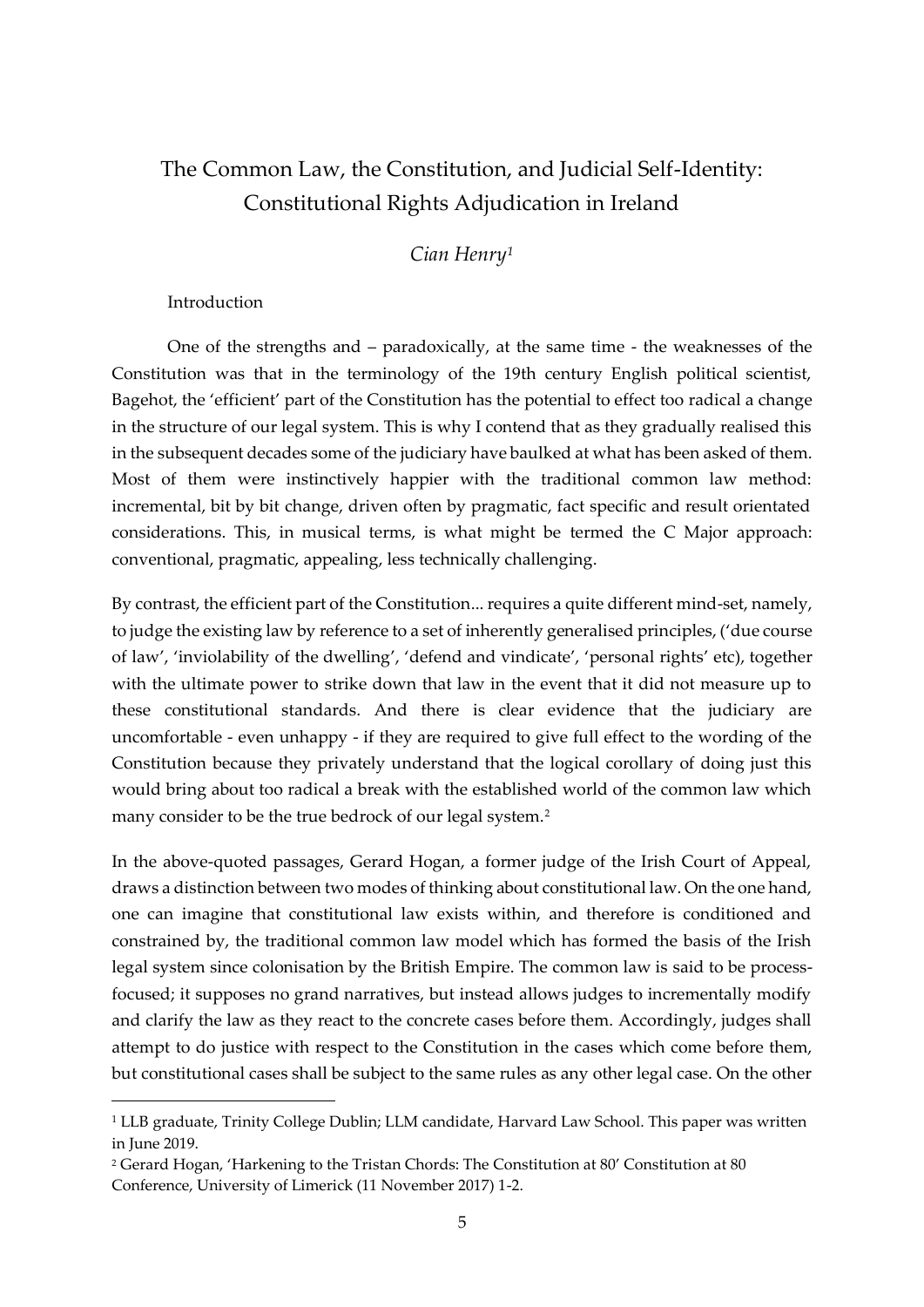hand, Hogan posits that the Constitution demands an entirely different view of our constitutional order, in which judges are charged with actively realising a vision for society as reflected in the Constitution. In this view, the enforcement of constitutional rights shall be of a supreme value, and so judges should not be as deferential as the common law suggests, but instead play an active role in ensuring the constitutional compliance of the other organs, and thus attempt to realise the substantive justice which the Constitution promises.

In this paper, I draw on this distinction. I do not wish to suppose that one or the other is the better view. Instead, my objective is to show that both views persist and co-exist within the way that Irish judges think about their role within the Irish constitutional order. The reason this is significant is that, as I will argue, the boundaries of the power of Irish courts are rather fluid and largely determined by the courts' view of what their proper role is, despite supposedly rigid concepts such as 'the separation of powers.' In forming that view, I suggest that judges are torn between the two ways of thinking about constitutional law. Often, they are inclined to contain constitutional law within what they see as the logic of the common law. On other occasions, we will see that the prospect of that restrictive approach allowing persistent breaches of constitutional rights leads them to diverge from the classic common law method.

The paper proceeds as follows. In Part 1, I provide a short introduction to Irish constitutional law. I explain that in practice there is generally a bipartite division of state power in the Irish constitutional order between the political branches (executive and legislative) and the courts (the judicial power). I focus on the constraints which the courts place on the political branches under the Constitution and examine the (scarce) textual provisions which relate to the exercise of this review power. In Parts 2 and 3 , I advance two propositions with respect to this power of constitutional review. First, I argue that the outer boundaries of this power are not rigidly defined by the Constitution but instead are fluid, dependent largely on the attitudes of the judiciary themselves about their proper role within a constitutional order. Second, I contend that the attitudes adopted by Irish courts are influenced by, and torn between, the two competing legal traditions and modes of thinking that I have outlined above: the common law method and the constitutional imperative. I make these arguments in the context of a deconstructionist analysis of Irish courts' approach to two areas of constitutional law that forms the centre of this piece: in Part 2, constitutional standing rules, and in Part 3, the (non-) enforcement of socio-economic rights. In Part 4, I conclude that when faced with constitutional rights litigation Irish judges are driven by the two competing rationales I have described. In practice, they will pick and choose elements of each in fact-specific cases, striking compromises by which they attempt to do justice to both the common law and the constitutional imperative, as fits their overall interpretation of the role of courts under the Constitution.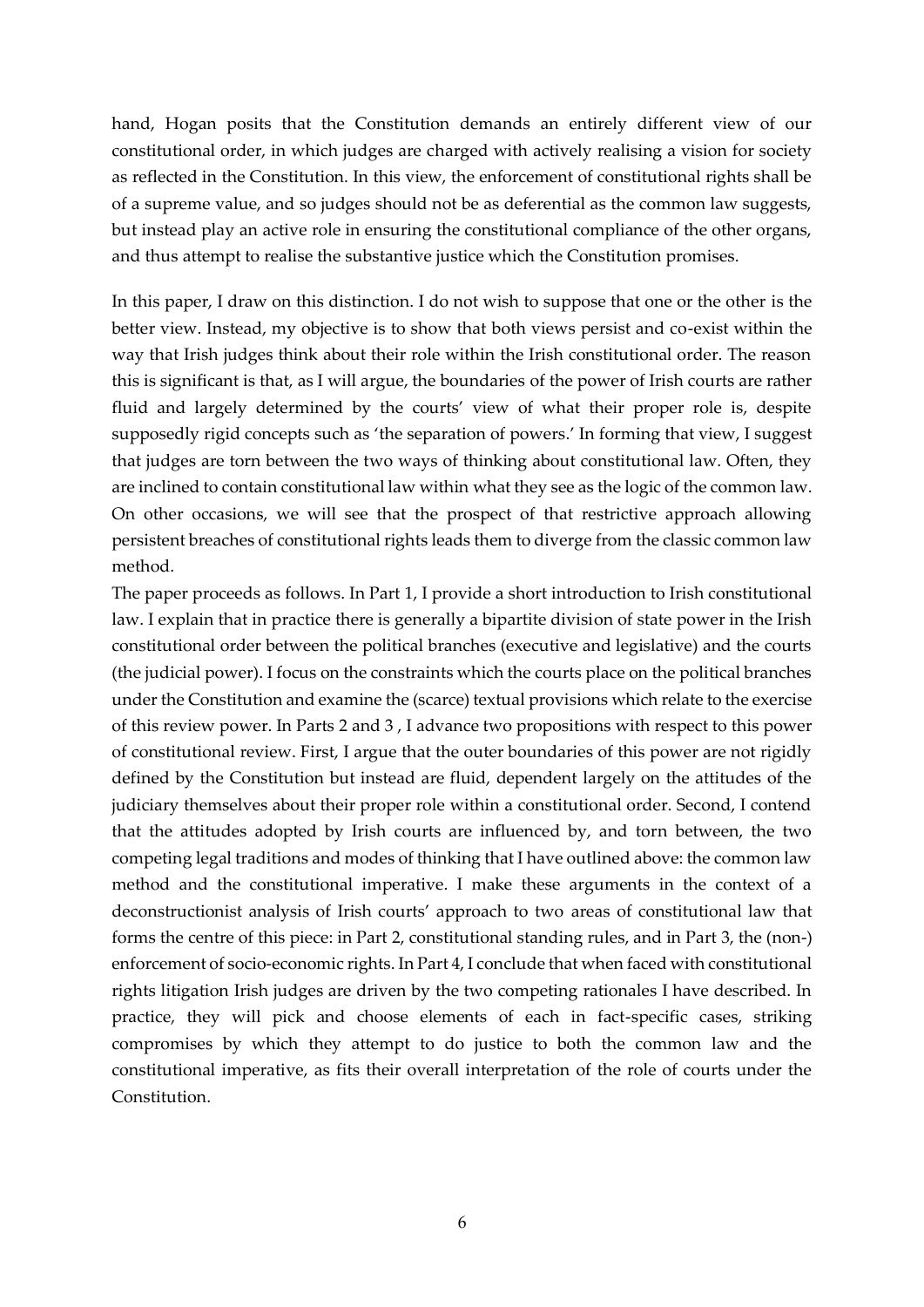## 1. Constitutional Review in Ireland

The Irish Constitution (Bunreacht na hÉireann) divides state power into three parts,<sup>3</sup> with each part assigned to a particular organ of the state – executive power to the government, $4$ legislative power to the parliament (the Oireachtas),<sup>5</sup> and judicial power to the courts.<sup>6</sup> Yet since the enactment of the Constitution in 1937, the separation of powers has been in practice not tripartite, but bipartite.<sup>7</sup> The reason for this is that the government is dominant over the legislature, by reason of the political party 'whip' system. Typically, when a general election occurs, either one party wins an outright majority of seats in the parliament or it builds a coalition which has such a majority. Then, members of the government parties are in practice obliged to vote with the party, lest their membership be terminated. In this way, the government can pass legislation through the parliament virtually without constraint (save, of course, for political constraints on what they might do), and so the executive and legislative branches are in practice fused as one.<sup>8</sup>

Under the Constitution, the Courts are empowered to directly review the exercise of executive power,<sup>9</sup> and administrative power through the procedure of judicial review.<sup>10</sup> Furthermore, and perhaps most significantly, Irish courts have the power to review the constitutionality of legislation. Article 34 of the Constitution provides that justice shall be administered in courts established by law. In Ireland, there is no specialist constitutional court, but instead the Superior Courts – the High Court, the Court of Appeal, and the Supreme Court – are

<sup>7</sup> For a fuller account of this argument see Oran Doyle*, The Constitution of Ireland: A Contextual Analysis* (Hart Publishing 2018) 19-20. Following a general election in 2016, in an unusual turn of events, the political party which had won the most seats was unable to form a coalition majority and so they instead entered a minority government with a 'confidence and supply' agreement with the second largest party. As a result of this electoral quirk, perhaps for the first time in Irish history, our separation of powers approximates a tripartite structure, with the minority government reliant on the votes and support of their political rivals and the latter being empowered to pull the plug at any moment. Nonetheless, it should be understood that this division between government and legislature is the exception rather than the rule. It is generally the case that the government dominates the legislature, and accordingly it is the judicial power which places the greatest legal and constitutional restraint on the government's exercise of state power. See ibid 21.

<sup>3</sup> Article 6, Bunreacht na hÉireann.

<sup>4</sup> Article 28.2.

<sup>5</sup> Article 15.2.1.

<sup>6</sup> Article 34.1.

<sup>8</sup> This is not to diminish the importance of the Oireachtas - among other things, opposition parties can effectively use their seats to draw popular attention to political issues and put pressure on the government to accept their solutions. However, it nonetheless does not act as independently from the government as one might imagine from a plain reading of the Constitution.

<sup>9</sup> The courts may interfere with the exercise of executive power where it is in 'clear disregard' of its duties under the Constitution. See *Boland v An Taoiseach* [1975] 108 ILTR. 13.

<sup>&</sup>lt;sup>10</sup> By way of judicial review courts may interfere with administrative decisions where there is a flaw with the procedure by which the decision-maker arrived at their decision, however they are in principle not entitled to interrogate the substance of the decision, which is viewed as solely within the discretion of the decision-maker.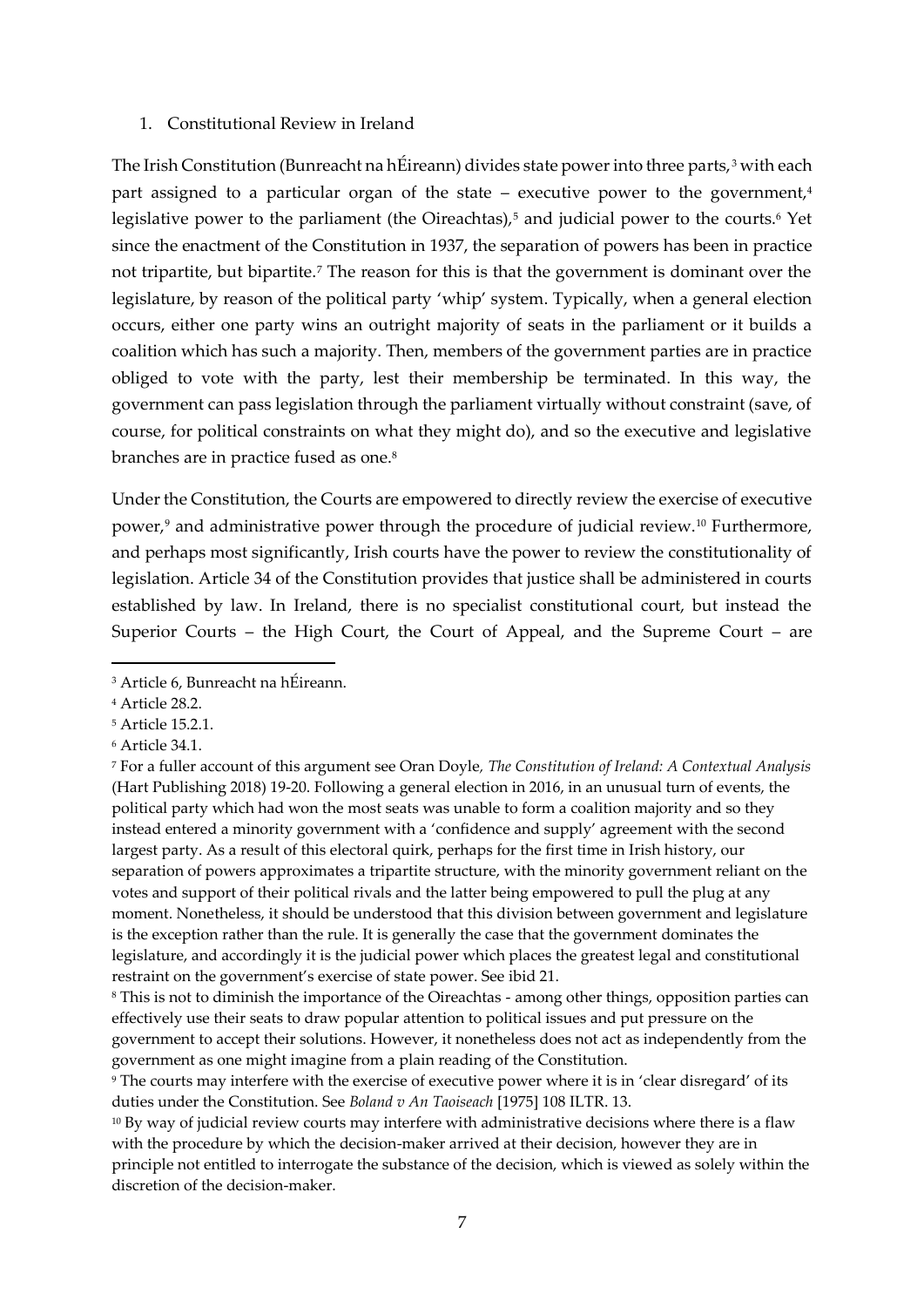empowered to decide on constitutional matters. Their power to review legislation arises first as a result of Article 15.4 which states that the parliament shall not enact any law that is repugnant to the Constitution, and that any such law would be, but to the extent of its repugnancy, invalid. By Article 34.4, the task of determining the validity or otherwise of laws with respect to the Constitution is assigned to the Superior Courts. The courts have interpreted this mandate to mean that unconstitutional laws, or provisions thereof, are ultra vires the legislature, and should be declared *void ab initio* by the courts.<sup>11</sup> Accordingly, it is a matter of well-established law that Irish courts have the power of strong form, as opposed to weak form, judicial review.<sup>12</sup>

So, it is clear that under the Constitution the courts are empowered to strike down legislation, and, albeit in rare circumstances, invalidate executive actions. However, beyond this, the Constitution does not provide much guidance on how these powers should be exercised. The Constitution does provide for a separation of powers between the organs, however, as I argue below, this only invites further debate as to what the boundaries between the powers ought to be. How have Irish courts determined the boundaries of the judicial power? What is their conception of the proper separation of powers? And what are the ideological influences acting on judges arriving at these conclusions? I shall describe the interpretations courts have given to these boundaries and attempt an explanation of how they have come about through the prism of two areas of substantive law: first, the standing rules which the courts have fashioned to regulate their intake of constitutional review cases; and second, the judicial disagreement over the enforceability of socio-economic rights.

2. Standing

As a matter of well-established tradition, two doctrines govern the eligibility of persons to take a legal claim alleging the unconstitutionality of legislation in Ireland. First, the doctrine of *locus standi* requires that a plaintiff must in some way be personally prejudiced by the provision. The burden for a prospective plaintiff is to demonstrate an 'injury or prejudice which he has either suffered or is in imminent danger of suffering' as a consequence of the impugned provision.<sup>13</sup> It appears that the plaintiff must have a 'special interest' in the proceedings, as a result of a distinct prejudice to him over and above whatever prejudice might exist towards the population generally.<sup>14</sup> Second, relatedly, the principle of *jus tertii*  states that a plaintiff is limited to reliance on his own rights, and is thus precluded from relying upon arguments which invoke the rights of hypothetical third parties. So, for example, an unmarried gay man challenging a law criminalising homosexuality could not invoke a

<sup>11</sup> See, for example, *Murphy v Attorney General* [1982] IR 237, 309.

<sup>12</sup> I am using here the terminology described by Mark Tushnet. See: Mark Tushnet, *Weak Courts, Strong Rights: Judicial Review and Social Welfare Rights in Comparative Constitutional Law* (Princeton University Press 2008) chapter 2.

<sup>13</sup> *Cahill v Sutton* [1980] IR 269, 284.

<sup>14</sup> *State (Sheehan) v Government of Ireland* [1988] ILRM 437.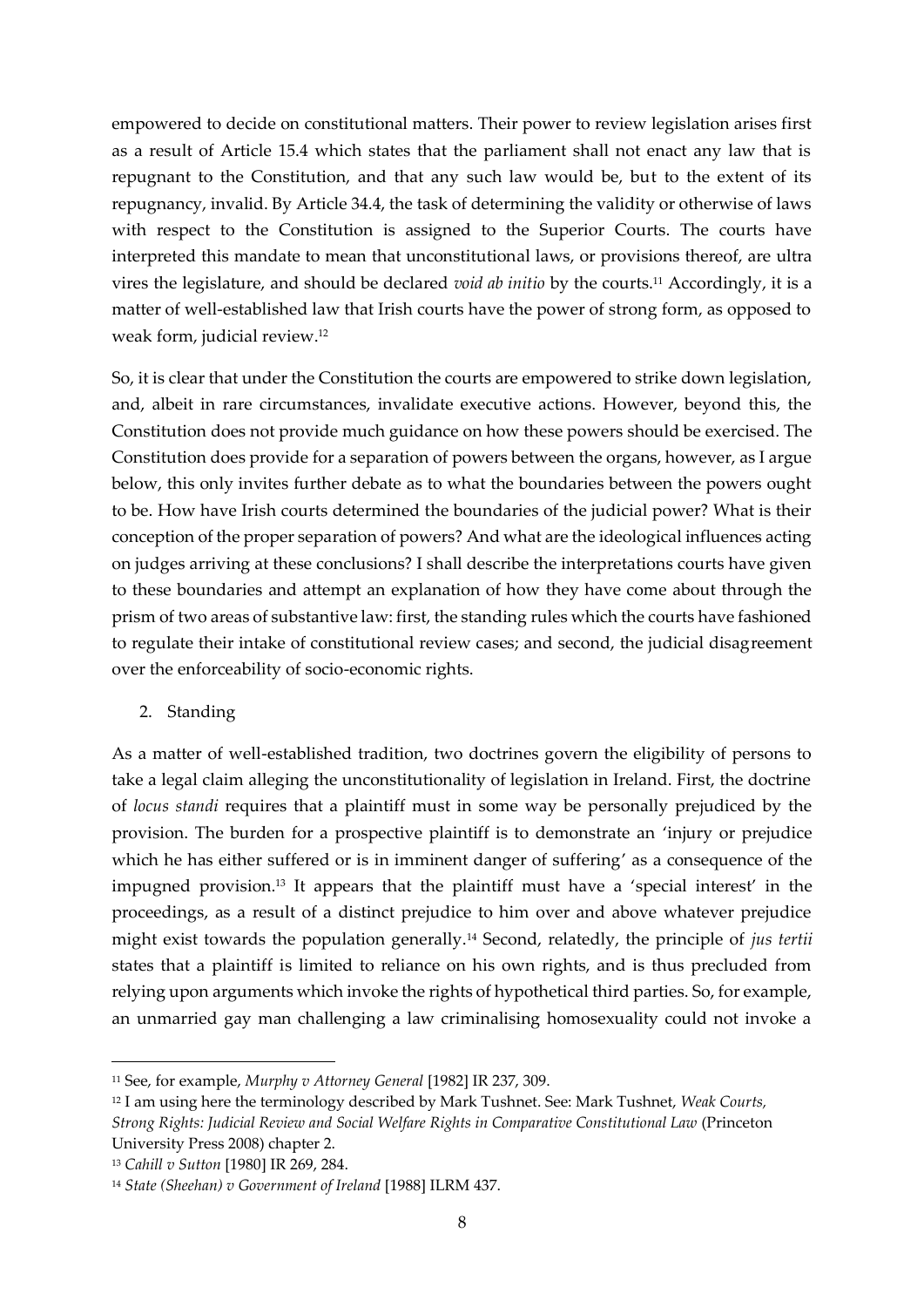right to marital privacy – he was restricted to rights which he himself enjoyed.<sup>15</sup> These two rules, *locus standi* and *jus tertii*, may be seen as two sides of the same coin, operating in a complementary fashion with the ultimate aim of limiting justiciable claims to those connected to a concrete and particularised injury. Hereinafter I refer to them collectively as the rules of standing.

The first thing to observe about these rules is that, notwithstanding that they have a profound effect on the number of persons who are empowered to challenge the constitutionality of legislation, they have no textual basis in the Constitution. In fact, all that the Constitution states is that unconstitutional laws shall be invalid,<sup>16</sup> with the task of determining such validity or invalidity explicitly assigned to the courts.<sup>17</sup> No express mention is made of a limitation on who might raise such an issue.

Nonetheless, the Irish courts in their case-law have developed standing rules which limit the scope of constitutional cases they can hear. The point here is not to criticise this development, indeed, anyone who has the slightest acquaintance with the day-to-day operation of courts will be acutely aware of the need to regulate their intake of cases in the interest of, among other things, judicial economy.<sup>18</sup> Moreover, it could be said that, reading the Constitution as a whole, the reservation of the legislative power to the Oireachtas precludes the courts from embarking upon legal issues entirely in the abstract. In the absence of any standing rules, the courts would be empowered, apropos of nothing, to scrutinise any law that was passed and strike it down if it did not fit with their interpretation of the Constitution. In so doing they would be exercising a power practically indistinguishable from the power to legislate, in a manner that would likely violate any understanding of the constitutional separation of powers.

The point I wish to make is that the extent to which Irish courts apply standing rules depends not on the text of the Constitution or indeed on any other external law or principle, but on the courts' attitudes regarding what is required by the separation of powers. The separation of powers is not a definitive, self-executing value, but one which may be subject to many interpretations. By its plain words, it requires that certain powers are reserved to certain organs of the state. But of course, the boundaries of these powers are fluid and open to contest, and indeed, as they are written into the Constitution, they are open to judicial interpretation. In other words, to a great extent, the limitation on the judicial power comes from within. The judiciary take a view as to their own proper role within the constitutional order, and this view

<sup>15</sup> *Norris v Attorney General* [1984] IR 36, 58.

<sup>16</sup> Article 15.4.2, Bunreacht na hÉireann.

<sup>17</sup> Article 34.3.2.

<sup>&</sup>lt;sup>18</sup> See the comments of O'Higgins CJ in *Cahill v Sutton* [1980] IR269, 277 that the courts must not become 'the happy hunting ground of the busybody and the crank'.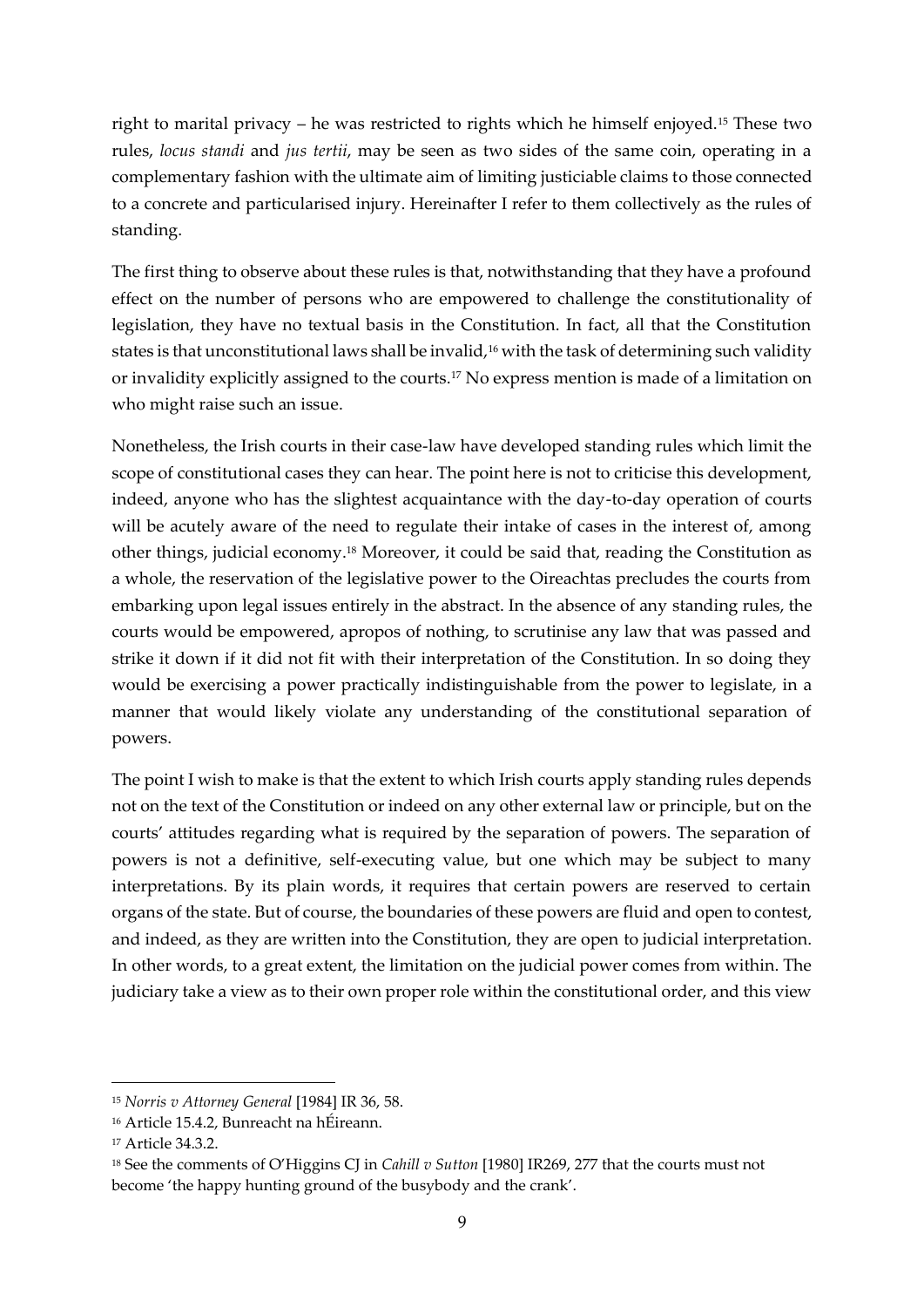becomes expressed through, inter alia, the strictness or otherwise of standing rules. And so, the scope of the judicial power may be seen as a matter of judicial self-perception.

The next question is: what drives the views of judges about what is required by the separation of powers? What are the ideologies which influence their perception of their own proper role in reviewing legislation? In the case of standing rules, I would suggest that the traditional rules I have described, which emphasise the need for a distinct, personal prejudice to the plaintiff, reflect an ideology associated with the common law. According to the model of common law adjudication, the law develops as judges are called upon to resolve disputes. However, they are only empowered to act upon certain kinds of disputes – those which are legal in character. As has been observed by Sunstein, disputes which are typically considered judicially cognisable at common law are those which have the form and character of a private law dispute, meaning that they are grounded upon a concrete and particularised injury.<sup>19</sup> Irish constitutional standing rules, especially through their insistence upon injuries of an essentially private law character, represent an attempt to impose this form of common law thinking on constitutional law cases. In essence, such rules ensure that the courts will only embark upon considering the constitutionality of legislation where there is a dispute which is concrete, individualised and bipolar, that being the form best known to the private law roots of the common law.<sup>20</sup>

I have elsewhere argued that the application of such rules in a constitutional context is a site of tension between the common law and constitutional law traditions.<sup>21</sup> Where legislation is said to violate the Constitution, the injury claimed is often of a different character entirely than that known to the common law. First, legislation, unlike the actions of private individuals, is likely to affect people in a generalised, undifferentiated way.<sup>22</sup> Consider briefly that environmental legislation is undoubtedly of great significance to a great many people; however, its effects are often difficult to individualise because the legislation affects everyone in general rather than someone in particular.<sup>23</sup> Similarly, legislation may have probabilistic or uncertain effects.<sup>24</sup> Where a law aims to reduce the risk of injury to large numbers of people, as much modern regulation does, the effects of altered enforcement for one person are 'unavoidably speculative'. 25

<sup>19</sup> Cass R Sunstein, 'Standing and the Privatization of Public Law' (1988) 88 Colum LR 1432, 1447. <sup>20</sup> ibid 1436.

<sup>21</sup> Cian Henry, 'Standing on Thin Ice: Standing Rules and Public Interest Litigation in Ireland and the United States' (2018) 21(1) Trinity College Law Review 315.

<sup>22</sup> David Feldman, 'The Human Rights Act 1998 and constitutional principles' (1999) 19 J Legal Stud. 165.

<sup>23</sup> Oran Doyle, *Constitutional Law: Texts, Cases and Materials* (Dublin, Clarus Press 2008) 435.

<sup>&</sup>lt;sup>24</sup> Daniel J Meltzer, 'Deterring Constitutional Violations by Law Enforcement Officials: Plaintiffs and Defendants as Private Attorneys General' (1988) 88 Colum LR 304.

<sup>25</sup> Sunstein (n 19) 1458.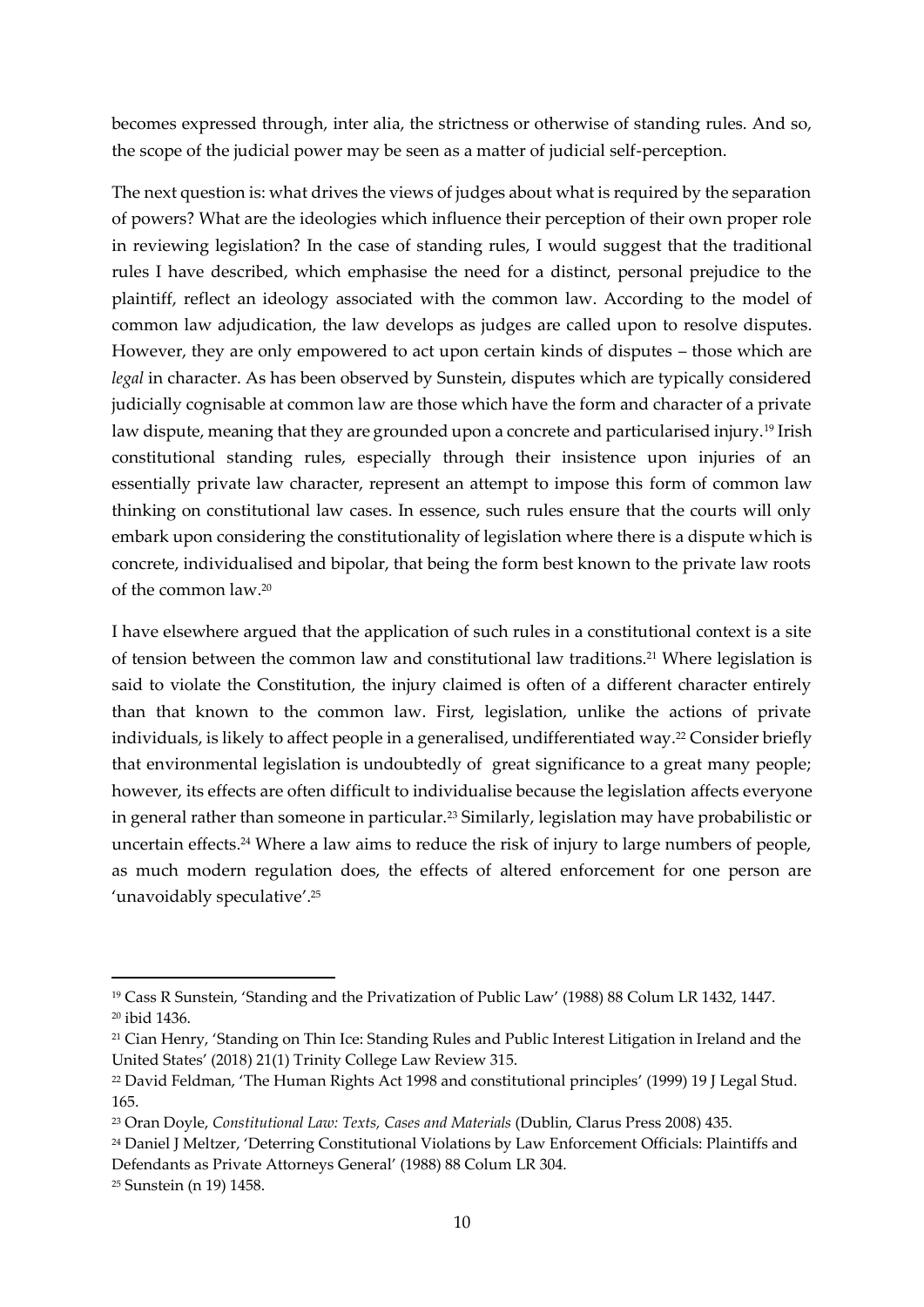If one approaches this from the common law perspective that I have described, such disputes fall outside the scope of justiciability and accordingly do not require resolution by the courts. My point here is not to criticise this approach, but merely to observe that, if instead, one thinks about the problem from the perspective of the constitutional law tradition, one might reach another conclusion. If one sees the objective of the judicial power not as the resolution of concrete and particular disputes, but as the enforcement of constitutional rights, then the rules must be altered such that the constitutional breaches are prevented. As it happens, Irish courts appear to have, in some cases, accepted this constitutional enforcement rationale, and accordingly they have developed exceptions to the traditional standing rules. First, the Supreme Court has ruled that where a legal issue affects the whole constitutional and political structure of the society in which the plaintiff lives, he may be permitted to take a case notwithstanding that there is no special prejudice to him arising from the legislation.<sup>26</sup> Second, the Court has also found that a surrogate applicant acting *bona fide* may be permitted to challenge legislation on behalf of persons who are not in a position to themselves bring suit, although that exception may be more limited to its own facts.<sup>27</sup> More recently, in *Mohan v Ireland*, the Supreme Court found that a male member of a political party and prospective election candidate was entitled to challenge legislation which provided that public funding for parties would be cut if they failed to meet certain gender quotas for election candidates.<sup>28</sup> In doing so the Court overturned the judgment of the High Court, upheld by the Court of Appeal, which had essentially held that the mooted harm to the plaintiff was too indirect, the plaintiff having failed to prove that, 'in the absence of a coercive statutory candidate gender quota, the party would not have sought to implement a candidate gender quota at all.<sup>29</sup> In other words, the alleged injurious effect of the legislation on the plaintiff relied on intermediating actions by the political party, which had to be, and had not been, proven to result from the legislation. In his judgment for the Supreme Court, O'Donnell J quoted the authors of *Kelly: The Irish Constitution* (5<sup>th</sup> ed, Bloomsbury Professional, 2018) to the effect that the standard of proof required by the High Court 'would be impossible to prove given the complexity of the factors involved'. 30

Using my framework, this judgment confirms that some relaxation of standing rules is appropriate to incorporate forms of injury which are more probabilistic and indirect, and therefore fall slightly outside a common law conception of injury as concrete and particularised. It may be suggested that this move is a motivated by a discomfort with the notion that legislative provisions may evade constitutional review by reason that their effects

<sup>26</sup> *Crotty v An Taoiseach* [1987] 93 ILR 480.

<sup>27</sup> *Society for the Protection of the Unborn Child v Coogan* [1989] IR 734. In this case, an anti-abortion interest group was permitted to bring suit to assert the rights of unborn children, who, obviously, could not do so themselves.

<sup>28</sup> *Mohan v Ireland* [2019] IESC 18.

<sup>29</sup> *Mohan v Ireland* [2016] IEHC 35, [75].

<sup>30</sup> *Mohan v Ireland* [2019] IESC 18, [37].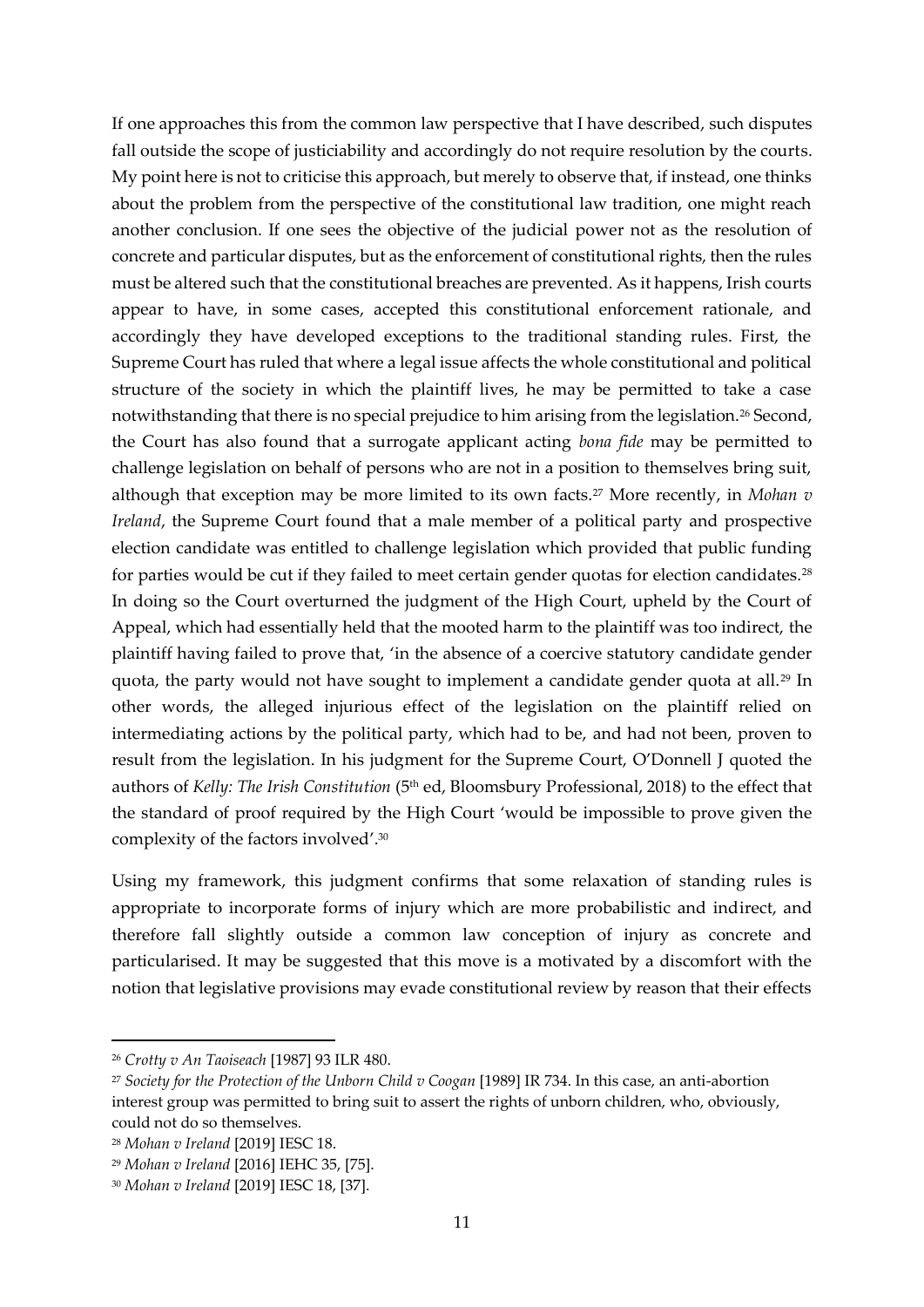on individuals, though palpable, are somewhat indirect. Similarly, it is my submission that the development of the above two exceptions by the courts shows their unease with a pure common law approach, insofar as that would protect constitutionally suspect behaviour from judicial scrutiny where it did not amount to a distinct and concrete breach of individual rights.<sup>31</sup> However, these exceptions embrace only in a limited way the constitutional enforcement rationale, in cases which meet a threshold level of public importance. It should be emphasised that the general approach of the Irish courts to constitutional standing rules has been shaped by a certain, widely shared conception of the common law, which emphasises that courts' jurisdiction to determine disputes is best reserved to cases where plaintiffs are injured in discrete, concrete and particularised ways, with only limited exceptions introduced to blunt the sharp edges of that system.

3. Socio-Economic Rights

In Ireland, it is a matter of settled law that socio-economic rights do not form part of the personal rights of the citizen protected in Article 40.3 of the Constitution. <sup>32</sup> This issue was discussed in several judgments of the Supreme Court in the seminal case of *TD v Minister for Education*. <sup>33</sup> In that case the Court was called upon to uphold a mandatory order directing the Minister to implement his policy to build a particular child detention centre. This order had been made by the High Court consequent on the constitutional right of children to positive State intervention where their parents had failed, with the detention centre being the necessary intervention in that case. By a majority, the Court overturned the mandatory order, holding that it was contrary to the separation of powers. Notwithstanding that the Court was limited to assessing the particular mandatory order before it, the various judgments addressed the more general issue of whether and in what circumstances a court could enjoin another branch of government to enforce socio-economic rights, having regard to differing conceptions of separations of powers. This discussion is illustrative for our purposes.

In the leading majority judgment, it has been suggested that Hardiman J took the view that the separation of powers was a 'superordinate constitutional value, capable of trumping any other constitutional concern'. <sup>34</sup> Moreover, in his view it was a precisely delineated constitutional doctrine, which created a clear-cut, rigid and non-porous division of powers between the three organs of government. Hardiman J argued that while the Constitution provided for certain checks and balances, this does not suggest that 'a court, or any other organ of government, can strike its own balance, in a particular case, as to how the separation of powers is to be observed'. <sup>35</sup> However, as Doyle has convincingly argued, there is an issue with this logic – if the separation of powers is a constitutional value, then it falls for

<sup>31</sup> Henry (n 21) 333.

<sup>&</sup>lt;sup>32</sup> Hogan et al, *Kelly: The Irish Constitution* (5<sup>th</sup> ed., Bloomsbury Professional, 2018) 1775.

<sup>33</sup> *TD v Minister for Education* [2001] IESC 101.

<sup>34</sup> Doyle (n 23) 363.

<sup>35</sup> *TD v Minister for Education* [2001] 4 I.R. 259, 368.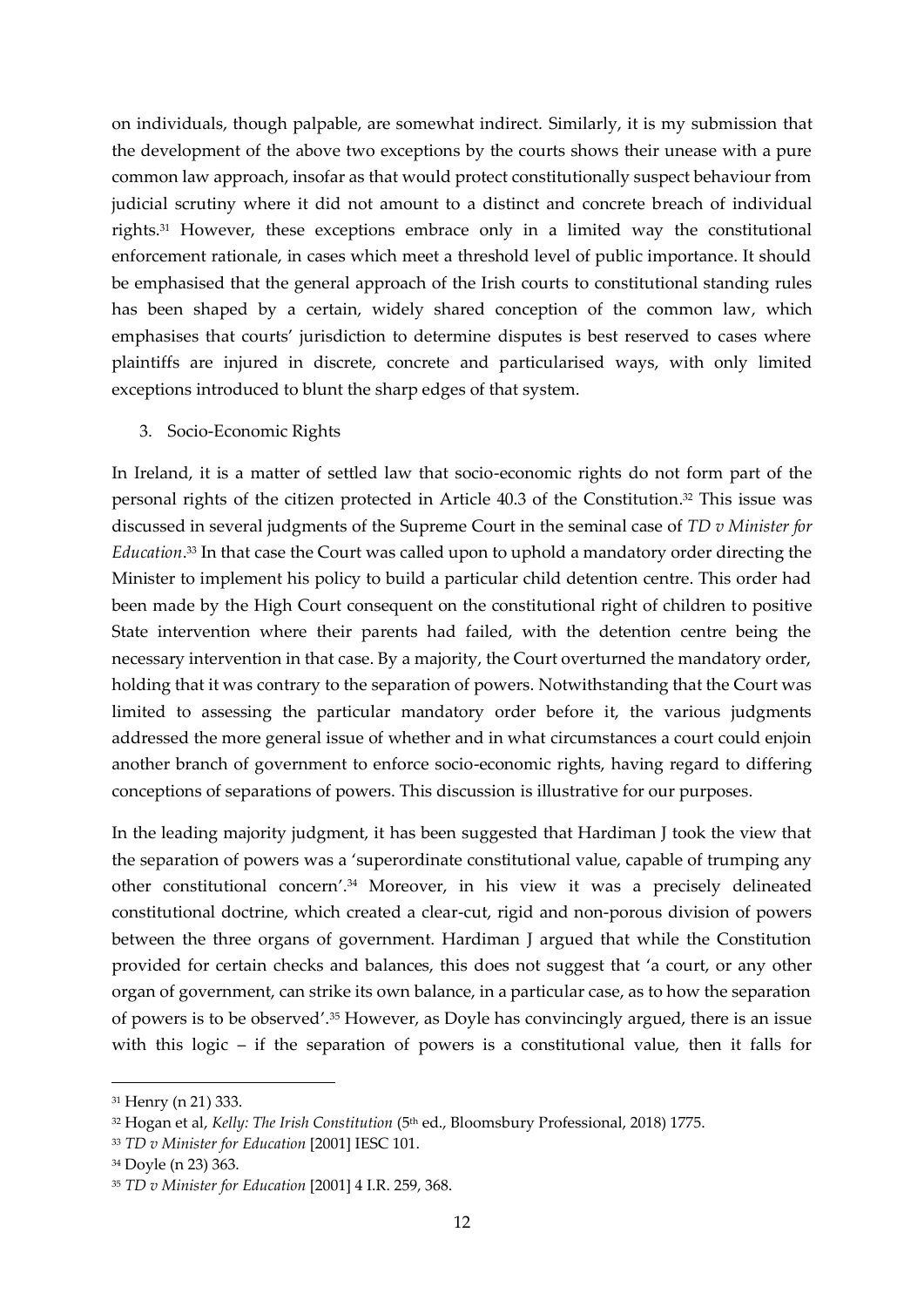interpretation by the courts.<sup>36</sup> In fact, when faced with a breach of constitutional rights, a court must in one way or another interpret what the Constitution requires the separation of powers to mean. Indeed, that is the very task which Hardiman J himself had been engaged in. Thus, it seems that the court must have some role in determining how the separation of powers should be observed.

Insofar as the majority's interpretation of the Constitution is that it does not vest any organ with a residual power to exercise the powers of another organ where it feels that that organ was exercising its powers unconstitutionally, they must be correct: the Constitution reserves certain powers for certain organs. However, this conception is not very meaningful if we do not have a strong understanding of what is included within each power. And, it is notable that the Constitution is silent when it comes to defining what falls within the judicial power as against, say, the legislative. When considered this way, it becomes clear that the constitutional separation of powers is not an exhaustive, self-executing doctrine, as the boundaries between powers are not so clear-cut, but instead are open and contestable. It is perhaps telling that Hardiman J cannot provide a comprehensive account of what is entailed by, say, the judicial power as opposed to any other. Further, it surely undermines this rigid account of the separation of powers that there are explicit socio-economic rights in the Constitution; it is, at the least, not clear from the constitutional text that the enforcement of these rights is beyond the judicial power.

Indeed, it seems to me that a great part of the interpretive task with which the courts are charged is determining what might be included within the rather uncertain and fluid boundaries of each power. So understood, the real question before the Supreme Court in *TD*  was whether a court issuing a mandatory order to enforce socio-economic constitutional rights is exercising a power that is properly within 'the judicial'. On this question, I suggest, the Constitution cannot provide a clear answer. Instead, again, courts must take a view as to what is within the judicial realm, and, by extension, what is the role of courts in our democracy. None of this is to say that Hardiman J's conclusion that socio-economic rights fall outside the judicial power is necessarily an unmeritorious one – it is merely to say that his view is not the only one available under the Constitution, and that in reality his view depends less on the textual provisions and more on his overall (again, perhaps worthy) view on the proper boundaries of the judicial power. Accordingly, I would conclude that the contours of the separation of powers as between the judicial and political branches do not follow inexorably from the text of the Constitution, but instead depend largely on judicial attitudes concerning the types of decisions that courts should make.<sup>37</sup>

<sup>36</sup> Doyle (n 23) 365.

<sup>37</sup> Before leaving behind the text to consider the judicial attitudes at play, I should acknowledge one objection to my argument, which would re-assert the impact of constitutional text on this jurisprudence. This objection would have it that the express non-justiciability of the directive principles of social policy contained in Article 45 of the Constitution has influenced the courts in their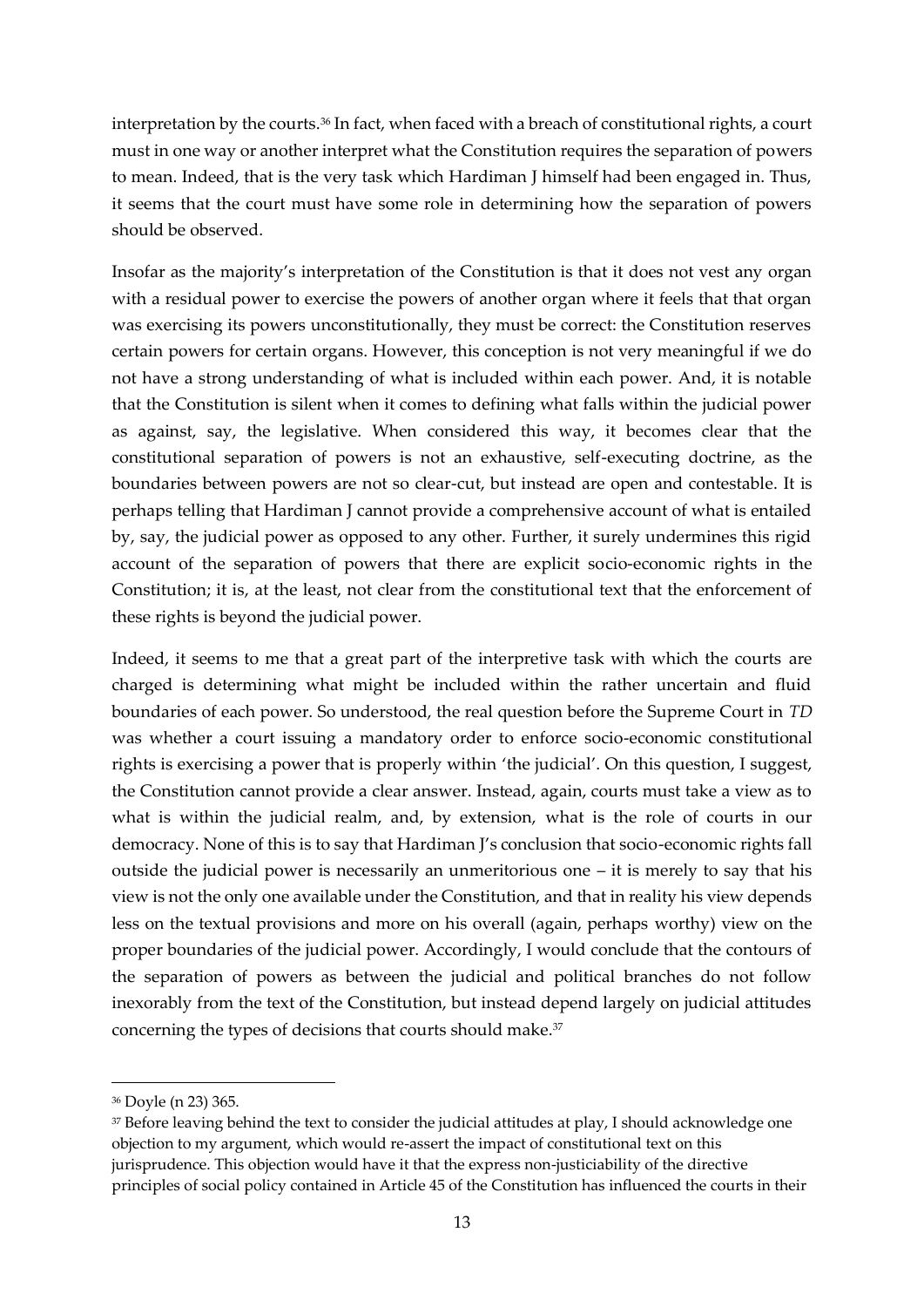One attitude in particular that permeated the majority judgments was that there is a distinction to be drawn between commutative justice, which is concerned with relationships arising from the dealings between individuals, and distributive justice, which deals with the claims by individuals against a political authority in respect of the distribution of common goods and burdens.<sup>38</sup> The idea here is that judges should only act upon decisions of the former kind, with distributive matters left as the reserve of the political branches of government.

This is a distinction which receives little support from the Constitution; indeed it is striking that Irish courts have in other contexts enforced constitutional rights which clearly involve resource implications, such as the right to criminal legal aid.<sup>39</sup> Nonetheless, the reliance placed on it reveals what I suggest is the true divide between judges, which is a disagreement about the *type* of decisions they think proper for the courts to make. On the one hand, some judges are loathe to engage upon decisions which have far-reaching consequences beyond the case before them, such as those which involve the re-allocation of resources. As argued by David Gwynn Morgan:

The focus of a court is naturally upon the individual litigants who are before it. The contest between the plaintiff (sometimes carefully selected, just because s/he amounts to an especially hard case) and the defendant before the court is not designed to bring out the general context and ramifications of the decision. Thus shrouded from the court's gaze are the different circumstances of persons not before the court; the pros and cons of alternative choices to the measure whose constitutionality is at issue; and the knock-on effects of any court case. Yet these matters are the very stuff of socioeconomic policy-making.<sup>40</sup>

I argue that this approach is likely to be adopted by judges who more strongly adhere to the logic of traditional common law thinking. It is in keeping with the common law tradition, which is understood to prize adjudication which is pragmatic, fact-specific and incremental, that more complex and wide-ranging inquiries, as will often be required in respect of the enforcement of socio-economic rights, are eschewed. Moreover, as earlier observed, the

reluctance to recognise socio-economic rights. Indeed, it is true that this argument was briefly implied in the judgment of Murphy J in *TD* when he stated that the non-justiciability caveat in respect of Article 45 'might be regarded as an ingenious method of ensuring that social justice should be achieved while excluding the judiciary from any role in the attainment of that objective' (*TD v Minister for Education* [2001] 4 IR 259, 317). However, it is my contention that the discussion in each of the majority judgments, including that of Murphy J, was almost entirely focused on the doctrine of separation of powers, which was claimed as the driving force preventing courts from making an order of the kind under appeal.

<sup>38</sup> This distinction was identified by Costello J in *O'Reilly v Limerick Corporation* [1989] I.L.R.M. 181, 194. It was approved by Hardiman and Murray JJ in their judgments in *TD.* 

<sup>39</sup> Gerry Whyte, 'A Tale of Two Cases – Divergent Approaches of the Irish Supreme Court to Distributive Justice' 32(1) Dublin University Law Journal 365, 378.

<sup>&</sup>lt;sup>40</sup> David Gwynn Morgan, *A Judgment Too Far? Judicial Activism and the Constitution (Cork University* Press, 2001) 63.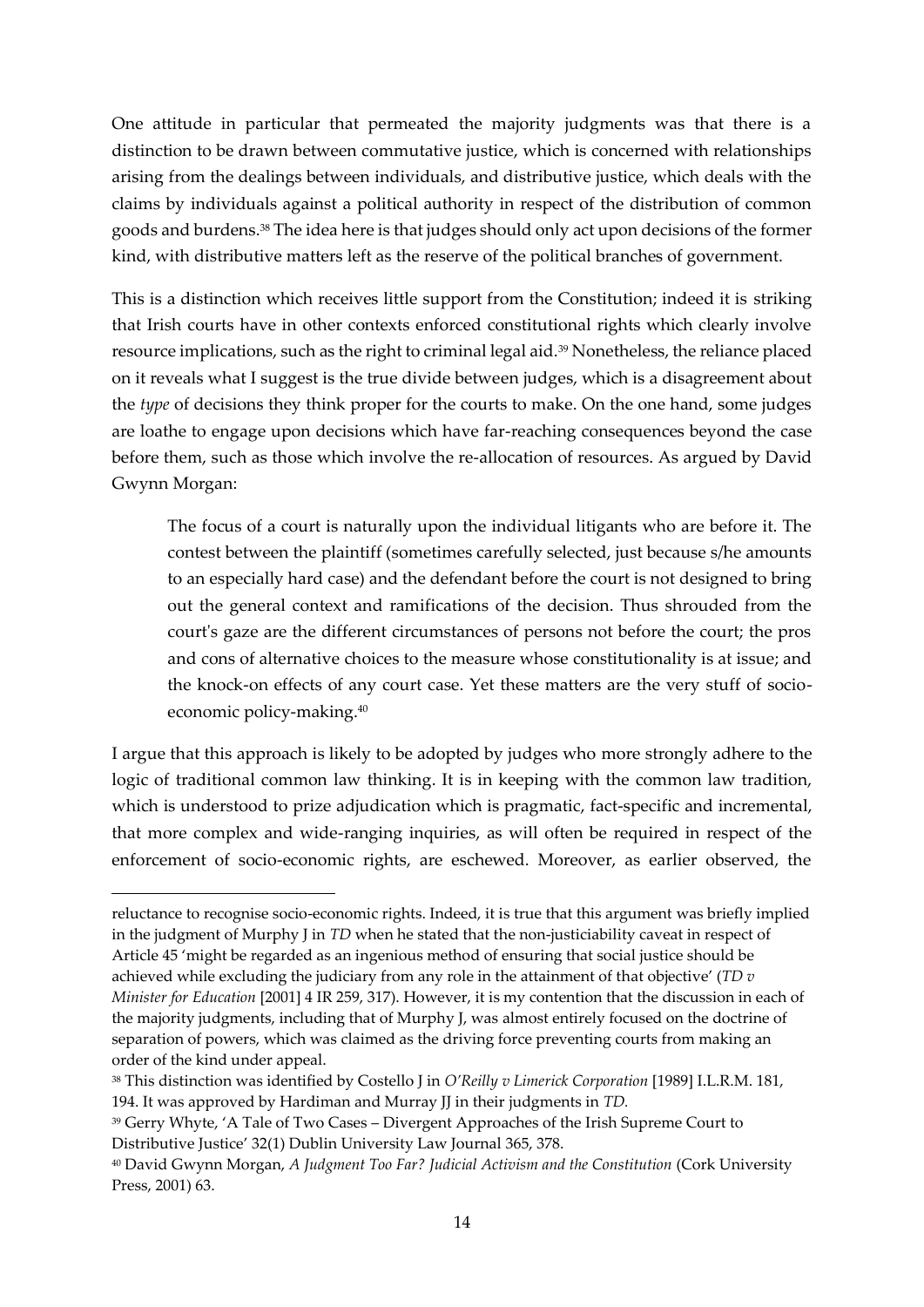common law is largely based on a private law model, and thus is associated with and considered to most easily accommodate cases between individuals. In this context it is perhaps unsurprising that, understood this way, it may be seen as hostile to the idea that judicial decisions could or should generate more general consequences for society, rather than merely resolving the dispute before them. According to this common law inspired view, this is simply not a realm which the law should intrude upon – even if the price to pay is the enforcement of constitutional compliance, it is best left to the political branches of government. <sup>41</sup> My argument here is consonant with the contention of David Kenny that an ideology of liberal judicial conservatism, or Burkean incrementalism, persists within the Irish judiciary.<sup>42</sup> This paper develops that insight by suggesting that the ideology of this part of the judiciary is often justified by reference to a particular, popular theory and history of the common law: that it exhibits the enduring wisdom of incremental, facts-limited, case-by-case adjudication and, more generally, change. The idea here is not that the common law has a clear and essential ideological content that mandates a non-interventionist approach to constitutional rights adjudication, but that a particular reading of common law values and understandings dovetails with, and provides legal-conceptual justification for, that approach as it is espoused within the Irish judiciary. 43

On the other side, judges who are less wedded to this common law tradition, and prize the enforcement of constitutional rights even where it means departing from that tradition, are more likely to also embrace expansive understandings of the judicial power which include the enforcement of socio-economic rights. If not so bound to the idea that constitutional cases should resemble those traditionally associated with the common law, it is more plausible that a judge will come to the conclusion, as did Denham J in *TD,* that a mandatory order of the kind under appeal could be allowed. In her judgment, Denham J stressed that 'the court has the power and indeed the duty and responsibility to uphold the Constitution and vindicate constitutional rights'. <sup>44</sup> Whereas judges who view incrementalism as a crucial value emerging from the common law may see that value as one which should condition and constrain their consideration of constitutional rights issue, this constraint may not arise so powerfully for judges who do not share this emphasis. In the absence of it, judges may feel it is within their legitimate role to be more interventionist in the vindication of constitutional rights. To these

<sup>41</sup> For an excellent general rendition of this argument, see Jonathan Sumption, 'Law's Expanding Empire' Reith Lectures (21May 2019).

<sup>42</sup> David Kenny, 'Merit, Diversity, and Interpretative Communities: the (non-party) politics of judicial appointments and constitutional adjudication' in Cahillane et al, *Judges, Politics and the Irish Constitution* (Manchester University Press, 2017) 136, 142.

<sup>&</sup>lt;sup>43</sup> The image implied in my argument is that of an 'interpretive community' of judges and lawyers who come to read the history, lessons and virtues of the common law in a homogeneous way. See Fish, *Is There a Text in this Class?* (Harvard University Press, 1980) for discussion of the concept of interpretive communities as originated in literary theory.

<sup>44</sup> *TD v Minister for Education* [2001] 4 IR 259, 307.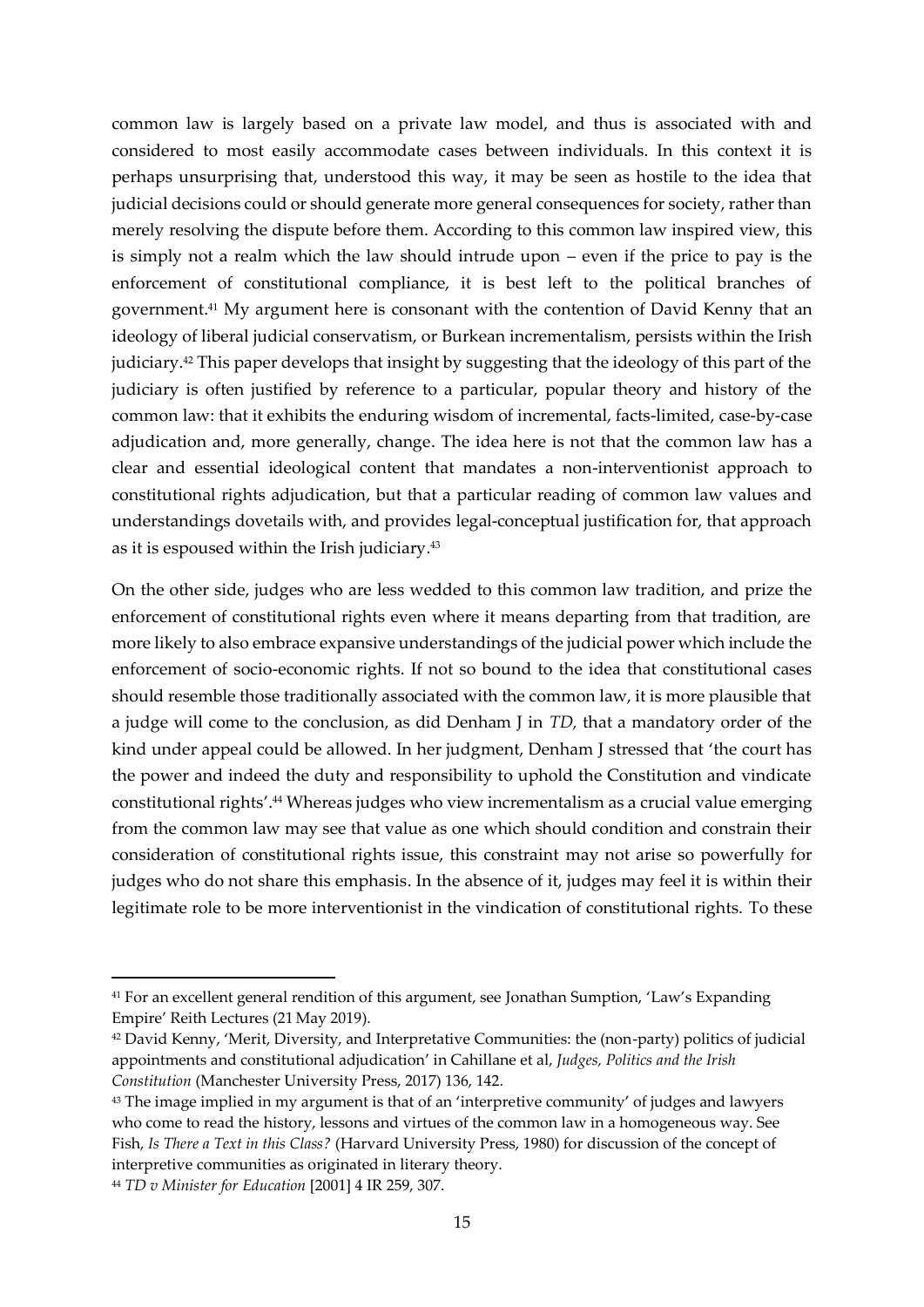judges, constitutional rights demand enforcement, and accordingly ought to be enforced even where this involves disputes and decisions which are alien to the mould of the common law.

This rights enforcement rationale comes out strongly in the judgment of Denham J, who repeatedly emphasises the imperative that the courts take action against breaches of constitutional rights. While the departure from common law conceptions of adjudication that this may entail is doubtless not taken lightly by those more wedded to the constitutional imperative, we can sense a different prioritising – in particular, that sometimes the process needs to be abandoned in order to remedy a constitutional breach, and substantively realise the constitutional vision, as they interpret it. Such a form of reasoning is palpable in the judgment of Denham J in *TD,* where the minority judge argued that the separation of powers was more porous and allowing of judicial intervention than had been suggested by Hardiman J, and that a mandatory order to enforce a socio-economic rights guarantee could sometimes be justified on the grounds that constitutional rights may otherwise be 'set at nought'. <sup>45</sup> It is my contention that this judgment once more illustrates the thesis of this paper: that judges' views on the proper role of courts in constitutional adjudication, drawing on their assessments of the values to be drawn from common law and constitutional traditions, influence them to express a particular conception of the separation of powers, which is then said to justify the result of the case.

## Conclusion

Where Irish courts are faced with difficult questions regarding the enforcement of constitutional rights, they often justify their result on the basis that it is demanded by the constitutional separation of powers. There is a sense in which this is true – the constitutional separation of powers determines the scope of the judicial power. But in a greater sense, we must know what interpretation of the separation of powers is being applied. As I have argued, the Constitution itself does not speak authoritatively to one or other separation. Ultimately, it falls to the courts to determine the boundaries of their own power, as they interpret the Constitution to require it. In so interpreting, judges will inevitably be guided, whether knowingly or not, by their internalised idea of the proper role of courts. As Sunstein has written:

Every legal text requires interpreters to draw on background principles that they must supply. It is often true that a text has a plain meaning, or that there is no room for interpretive doubt. But when this is so, it is because there is no disagreement about the appropriate background principles. It is not because there is a pre-interpretive 'fact' that people can uncover without resort to substantive principles.

Those who deny the existence of such principles are without self-consciousness. They believe that their own views are so self-evident that they do not amount to interpretive

<sup>45</sup> ibid 311.